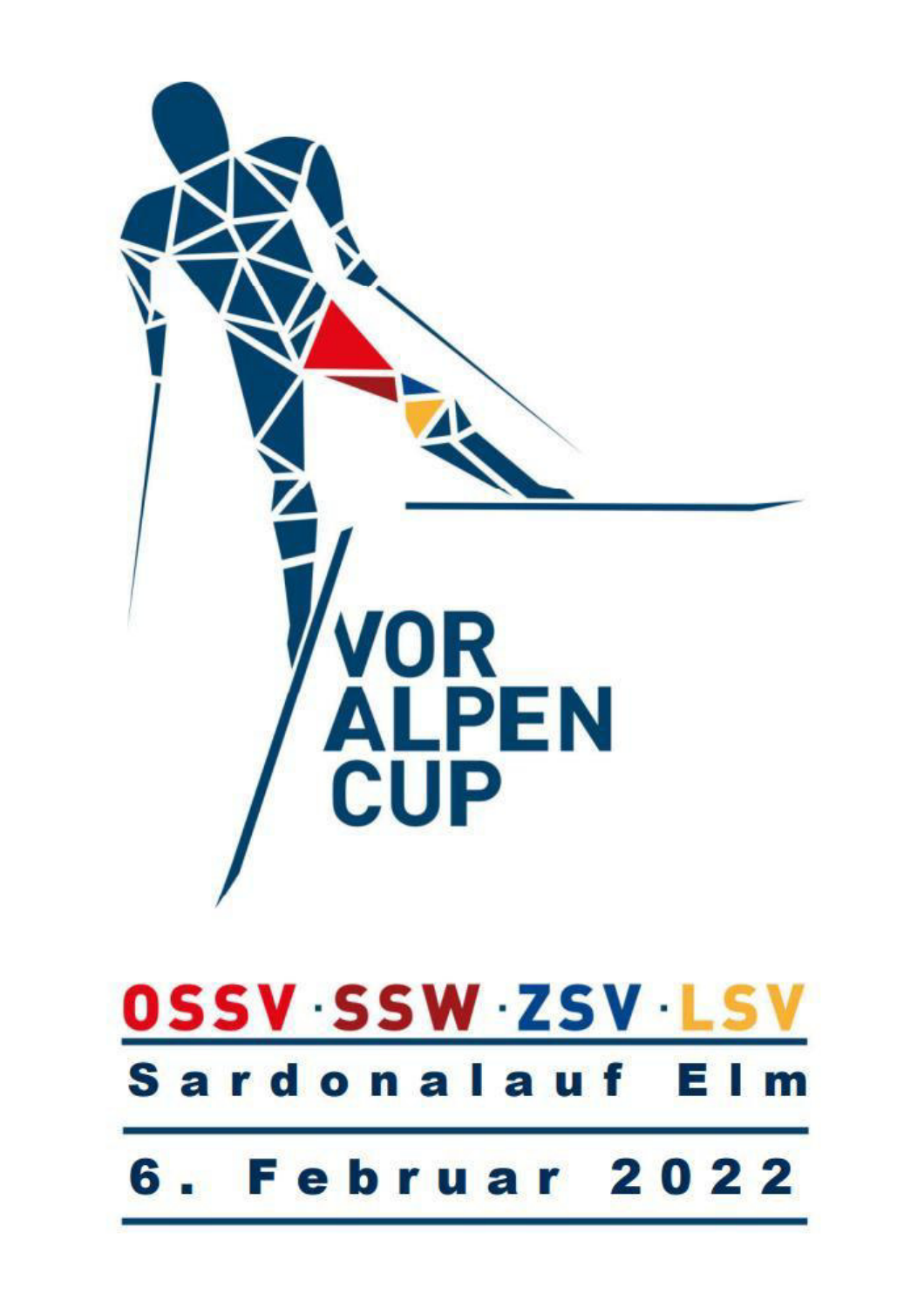| <b>SC Elm</b>       |                    | <b>Elm Untertal</b>  |                                    | Startliste Einzelstart 06.02.2022 |                         |                                    |        |          |                  |
|---------------------|--------------------|----------------------|------------------------------------|-----------------------------------|-------------------------|------------------------------------|--------|----------|------------------|
|                     |                    |                      |                                    | Voralpencup<br><b>Startliste</b>  |                         |                                    |        |          |                  |
|                     |                    |                      |                                    | <b>Elm Untertal 06.02.2022</b>    |                         |                                    |        |          |                  |
| Jury                |                    |                      |                                    |                                   | <b>Technische Daten</b> |                                    |        |          |                  |
| <b>TD-Swiss Ski</b> |                    |                      | Alex Weder                         |                                   | Distanz                 | $1.0 \text{ km}$                   | 2.5 km | 2.5 km   | 3.3 km           |
| Wettkampfleiter     |                    |                      | <b>Beat Elmer</b>                  |                                   | Start/Ziel              | 974 m                              | 974 m  | 975 m    | 975 m            |
|                     |                    |                      |                                    |                                   | Höchster Punkt          | 989 m                              | 1010 m | 1010 m   | 1010 m           |
| Streckenchef        |                    |                      | Markus Zentner                     |                                   | <b>Tiefster Punkt</b>   | 968 m                              | 968 m  | 968 m    | 968 m            |
|                     |                    |                      |                                    |                                   |                         |                                    |        |          |                  |
| Technik             |                    |                      | frei                               |                                   | Höchstanstieg (MC)      | 15 <sub>m</sub>                    | 24 m   | 25 m     | 25 m             |
|                     |                    |                      | Einzelstart, Intervall 30 Sekunden |                                   | Gesamtsteigung (TC)     | 21 <sub>m</sub>                    | 74 m   | 93 m     | 93 m             |
| Codex               |                    |                      | 6089                               |                                   |                         |                                    |        | Gemeldet | 131              |
| <b>StrNr</b>        | TP-Nr              | <b>Startzeit</b>     | Lizenz                             | <b>Name</b>                       | Jahrg.                  | <b>Verband / Verein</b>            |        |          | <b>Pkt</b>       |
|                     |                    |                      |                                    |                                   |                         |                                    |        |          |                  |
|                     | Mädchen U10 - 1 km |                      |                                    |                                   |                         |                                    |        |          |                  |
| 5                   | 5                  | 11:02:30             |                                    | Laraina ELMER                     | 2013                    | SSW / Elm                          |        |          | 999.99           |
| 6                   | 6                  | 11:03:00             |                                    | Sara DIEZIG                       | 2016                    | OSSV / SSC Toggenburg              |        |          | 999.99           |
| 7                   | 7                  | 11:03:30             |                                    | Linn BÄUERLE                      | 2015                    | SSW / Elm                          |        |          | 999.99           |
| 8                   | 8                  | 11:04:00             |                                    | Anna DIEZIEG                      | 2014                    | OSSV / SSC Toggenburg              |        |          | 999.99           |
| 9<br>10             | 9<br>10            | 11:04:30<br>11:05:00 |                                    | Noemi STADLER<br>Melina HOFER     | 2014<br>2014            | SSW / Elm<br>SSW / Elm             |        |          | 999.99<br>999.99 |
| 11                  | 11                 | 11:05:30             |                                    | Ella ELMER                        | 2014                    | SSW / Elm                          |        |          | 999.99           |
| 12                  | 12                 | 11:06:00             |                                    | Ella BOSER                        | 2014                    | OSSV / SSC Toggenburg              |        |          | 999.99           |
| 13                  | 13                 | 11:06:30             |                                    | Elin DURUSSEL                     | 2013                    | ZSV / Am Bachtel                   |        |          | 999.99           |
| 14                  | 14                 | 11:07:00             |                                    | Lya EICHER                        | 2012                    | OSSV / Speer Ebnat-Kappel          |        |          | 999.99           |
| 15                  | 15                 | 11:07:30             |                                    | Selina ELMER                      | 2015                    | SSW / Elm                          |        |          | 999.99           |
| 16                  | 16                 | 11:08:00             |                                    | Anina STADLER                     | 2013                    | SSW / Elm                          |        |          | 999.99           |
| 17                  | 17                 | 11:08:30             |                                    | Lena DIEZIG                       | 2013                    | OSSV / SSC Toggenburg              |        |          | 999.99           |
| 18                  | 18                 | 11:09:00             |                                    | Leana FREITAG                     | 2013                    | SSW / Elm                          |        |          | 999.99           |
| 19                  | 19                 | 11:09:30             | 529336                             | Valentina ZISLER                  | 2014                    | ZSV / Am Bachtel                   |        |          | 999.99           |
| 20                  | 20                 | 11:10:00             | 544816                             | Amélie RIESEN                     | 2012                    | SSW / SSC Walensee                 |        |          | 999.99           |
| 21                  | 21                 | 11:10:30             | 532917                             | Seraina FÄSSLER                   | 2012                    | OSSV / Gonten                      |        |          | 999.99           |
|                     | Knaben U10 - 1 km  |                      |                                    |                                   |                         |                                    |        |          |                  |
| 23                  | 23                 | 11:11:30             |                                    | Joan MADUZ                        | 2014                    | SSW / Elm                          |        |          | 999.99           |
| 24                  | 24                 | 11:12:00             |                                    | <b>Christian KOCH</b>             | 2012                    | OSSV / Gonten                      |        |          | 999.99           |
| 25                  | 25                 | 11:12:30             |                                    | Jonathan AMMANN                   | 2014                    | OSSV / SSC Toggenburg              |        |          | 999.99           |
| 26                  | 26                 | 11:13:00             |                                    | Noah ELMER                        | 2013                    | SSW / Elm                          |        |          | 999.99           |
| 27                  | 27                 | 11:13:30             |                                    | Roman SCHNEIDER                   | 2012                    | SSW / Elm                          |        |          | 999.99           |
| 28                  | 28                 | 11:14:00             |                                    | <b>Felix TRACHSLER</b>            | 2014                    | SSW / Elm                          |        |          | 999.99           |
| 29                  | 29                 | 11:14:30             |                                    | Andrin SCHEIDER                   | 2014                    | SSW / Elm                          |        |          | 999.99           |
| 30<br>31            | 30<br>31           | 11:15:00<br>11:15:30 |                                    | Morice FREITAG<br>Dario AMMANN    | 2015<br>2013            | SSW / Elm<br>OSSV / SSC Toggenburg |        |          | 999.99<br>999.99 |
| 32                  | 32                 | 11:16:00             |                                    | Moritz LACHER                     | 2014                    | SSW / Elm                          |        |          | 999.99           |
| 33                  | 33                 | 11:16:30             |                                    | Nik FREI                          | 2013                    | SSW / Elm                          |        |          | 999.99           |
| 34                  | 34                 | 11:17:00             | 521268                             | Nino RÜTHEMANN                    | 2013                    | ZSV / Am Bachtel                   |        |          | 999.99           |
| 35                  | 35                 | 11:17:30             | 519683                             | Noel SCHÖNBÄCHLER                 | 2012                    | ZSV / Am Bachtel                   |        |          | 999.99           |
| 36                  | 36                 | 11:18:00             | 519682                             | Loïc SCHÖNBÄCHLER                 | 2013                    | ZSV / Am Bachtel                   |        |          | 999.99           |
| 37                  | 37                 | 11:18:30             | 513850                             | Florian ZISLER                    | 2013                    | ZSV / Am Bachtel                   |        |          | 999.99           |
| 38                  | 38                 | 11:19:00             | 522202                             | Nino OBERHOLZER                   | 2012                    | ZSV / Am Bachtel                   |        |          | 999.99           |
| 39                  | 39                 | 11:19:30             | 538300                             | Matti LÄTT                        | 2012                    | ZSV / Drusberg                     |        |          | 999.99           |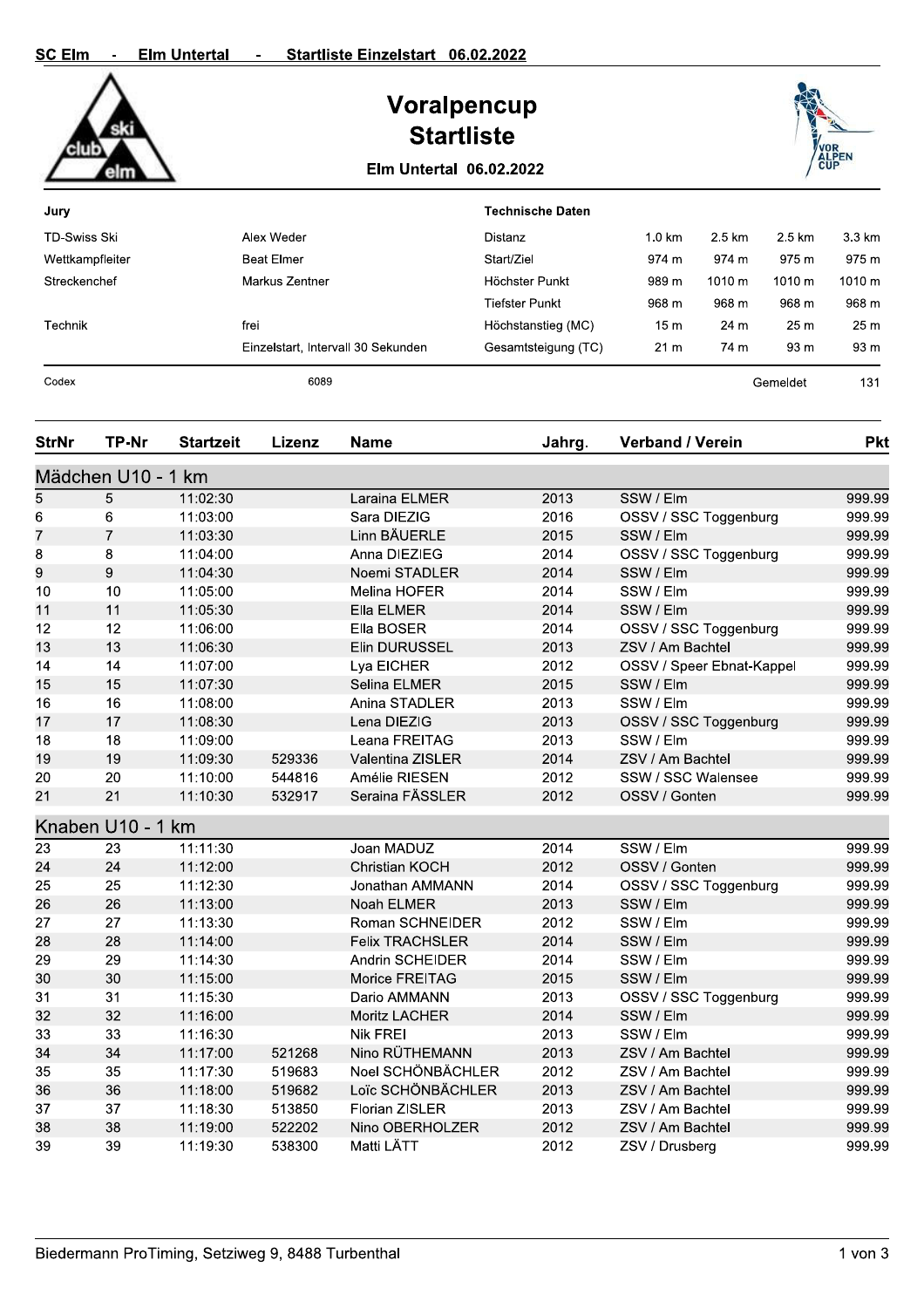## SC Elm - Elm Untertal Startliste Einzelstart 06.02.2022  $\sim$

| <b>StrNr</b> | TP-Nr                | <b>Startzeit</b> | Lizenz | <b>Name</b>               | Jahrg. | <b>Verband / Verein</b>         | <b>Pkt</b> |
|--------------|----------------------|------------------|--------|---------------------------|--------|---------------------------------|------------|
|              | Mädchen U12 - 2.5 km |                  |        |                           |        |                                 |            |
| 104          | 104                  | 11:22:00         |        | Ilenia ROTH               | 2010   | OSSV / SSC Toggenburg           | 999.99     |
| 105          | 105                  | 11:22:30         |        | Jolin MÜLLER              | 2011   | OSSV / Speer Ebnat-Kappel       | 999.99     |
| 106          | 106                  | 11:23:00         |        | Elena GMÜR                | 2011   | OSSV / Speer Ebnat-Kappel       | 999.99     |
| 107          | 107                  | 11:23:30         | 529509 | Hanna BRUNHART            | 2011   | LSV / Nordic Club Liechtenstein | 999.99     |
| 108          | 108                  | 11:24:00         | 542847 | Clara-Luisa KIND          | 2011   | LSV / Nordic Club Liechtenstein | 999.99     |
| 109          | 109                  | 11:24:30         | 529515 | Emma RISCH                | 2011   | LSV / Nordic Club Liechtenstein | 999.99     |
| 110          | 110                  | 11:25:00         | 542848 | Julia STURZENEGGER        | 2011   | LSV / Nordic Club Liechtenstein | 999.99     |
| 111          | 111                  | 11:25:30         | 529516 | Sina RISCH                | 2011   | LSV / Nordic Club Liechtenstein | 999.99     |
| 112          | 112                  | 11:26:00         | 542846 | Laetitia FROMMELT         | 2011   | LSV / Nordic Club Liechtenstein | 999.99     |
| 113          | 113                  | 11:26:30         | 505244 | Rosa WEIZENEGGER          | 2011   | ZSV / Drusberg                  | 999.99     |
| 114          | 114                  | 11:27:00         | 542849 | Ella UEHLI                | 2011   | LSV / Nordic Club Liechtenstein | 999.99     |
| 115          | 115                  | 11:27:30         | 512008 | Elina KELLER              | 2011   | ZSV / Am Bachtel                | 999.99     |
| 116          | 116                  | 11:28:00         | 505641 | Yara EICHER               | 2010   | OSSV / Speer Ebnat-Kappel       | 324.43     |
| 117          | 117                  | 11:28:30         | 505593 | Noémie KRAYENBÜHL         | 2010   | ZSV / Am Bachtel                | 124.57     |
|              | Knaben U12 - 2.5 km  |                  |        |                           |        |                                 |            |
| 121          | 121                  | 11:30:30         |        | Linus ELMER               | 2010   | SSW / Elm                       | 999.99     |
| 122          | 122                  | 11:31:00         |        | Julian WANGER             | 2011   | LSV / Nordic Club Liechtenstein | 999.99     |
| 123          | 123                  | 11:31:30         |        | <b>Elias ELMER</b>        | 2011   | SSW / Elm                       | 999.99     |
| 124          | 124                  | 11:32:00         | 543195 | Ashley BÖRNER             | 2011   | ZSV / Am Bachtel                | 999.99     |
| 125          | 125                  | 11:32:30         | 529511 | Jonathan GRUHL            | 2010   | LSV / Nordic Club Liechtenstein | 999.99     |
| 126          | 126                  | 11:33:00         | 528496 | Finn LÄTT                 | 2010   | ZSV / Drusberg                  | 999.99     |
| 127          | 127                  | 11:33:30         | 511914 | Jonn PETER                | 2011   | ZSV / Am Bachtel                | 999.99     |
| 128          | 128                  | 11:34:00         | 519910 | Rafael MAES               | 2010   | SSW / Vättis                    | 445.20     |
| 129          | 129                  | 11:34:30         | 506684 | Pascal EIGENMANN          | 2011   | OSSV / Speer Ebnat-Kappel       | 368.84     |
| 130          | 130                  | 11:35:00         | 493948 | Lukas ZISLER              | 2010   | ZSV / Am Bachtel                | 217.32     |
|              | Mädchen U14 - 2.5 km |                  |        |                           |        |                                 |            |
| 133          | 133                  | 11:36:30         |        | Leandra KOCH              | 2008   | OSSV / Gonten                   | 999.99     |
| 134          | 134                  | 11:37:00         |        | Selin LUSTI               | 2009   | OSSV / SSC Toggenburg           | 999.99     |
| 135          | 135                  | 11:37:30         |        | Klara SULER               | 2009   | ZSV / Am Bachtel                | 999.99     |
| 136          | 136                  | 11:38:00         |        | Miriam GMÜR               | 2009   | OSSV / Speer Ebnat-Kappel       | 999.99     |
| 137          | 137                  | 11:38:30         |        | Elin MÜLLER               | 2009   | OSSV / Speer Ebnat-Kappel       | 999.99     |
| 138          | 138                  | 11:39:00         |        | Michaela LUCHSINGER       | 2009   | SSW / Elm                       | 999.99     |
| 139          | 139                  | 11:39:30         | 511913 | Carina PETER              | 2009   | ZSV / Am Bachtel                | 999.99     |
| 140          | 140                  | 11:40:00         | 523629 | Sara HASSLER              | 2008   | SSW / SSC Walensee              | 999.99     |
| 141          | 141                  | 11:40:30         | 531631 | Anna HEEB                 | 2009   | SSW / SSC Walensee              | 999.99     |
| 142          | 142                  | 11:41:00         | 517563 | Fabia BRUNHART            | 2008   | LSV / Nordic Club Liechtenstein | 356.20     |
| 143          | 143                  | 11:41:30         | 529517 | Ladina WANGER             | 2009   | LSV / Nordic Club Liechtenstein | 229.95     |
| 144          | 144                  | 11:42:00         | 502909 | Antonia EMMENEGGER        | 2009   | ZSV / Am Bachtel                | 210.86     |
| 145          | 145                  | 11:42:30         | 532362 | Annina UEHLI              | 2009   | LSV / Nordic Club Liechtenstein | 169.90     |
|              | Knaben U14 - 5 km    |                  |        |                           |        |                                 |            |
| 149          | 149                  | 11:44:30         |        | Lian KUSTER               | 2009   | LSV / Nordic Club Liechtenstein | 999.99     |
| 150          | 150                  | 11:45:00         |        | <b>Patrick SCHALCHER</b>  | 2008   | ZSV / Drusberg                  | 999.99     |
| 151          | 151                  | 11:45:30         | 529514 | <b>Fabio STURZENEGGER</b> | 2009   | LSV / Nordic Club Liechtenstein | 999.99     |
| 152          | 152                  | 11:46:00         | 524810 | Laurin INHELDER           | 2009   | OSSV / SSC Toggenburg           | 999.99     |
| 153          | 153                  | 11:46:30         | 532329 | Amadeus FREUND            | 2008   | OSSV / Riedern                  | 999.99     |
| 154          | 154                  | 11:47:00         | 515960 | Leon-Maria SIMONCINI      | 2008   | ZSV / Drusberg                  | 999.99     |
| 155          | 155                  | 11:47:30         | 516592 | Mattia ZENTNER            | 2009   | OSSV / Riedern                  | 999.99     |
| 156          | 156                  | 11:48:00         | 506501 | Aaron ROMER               | 2008   | SSW / SSC Walensee              | 999.00     |
| 157          | 157                  | 11:48:30         | 538449 | Orlando GIORGETTA         | 2009   | LSV / Nordic Club Liechtenstein | 502.07     |
| 158          | 158                  | 11:49:00         | 532363 | Livio BANZER              | 2009   | LSV / Nordic Club Liechtenstein | 428.24     |
| 159          | 159                  | 11:49:30         | 486622 | Raffael EIGENMANN         | 2009   | OSSV / Speer Ebnat-Kappel       | 318.07     |
| 160          | 160                  | 11:50:00         | 504295 | Fabio RÜTHEMANN           | 2009   | ZSV / Am Bachtel                | 216.61     |
| 161          | 161                  | 11:50:30         | 528495 | Nils LÄTT                 | 2008   | ZSV / Drusberg                  | 162.25     |